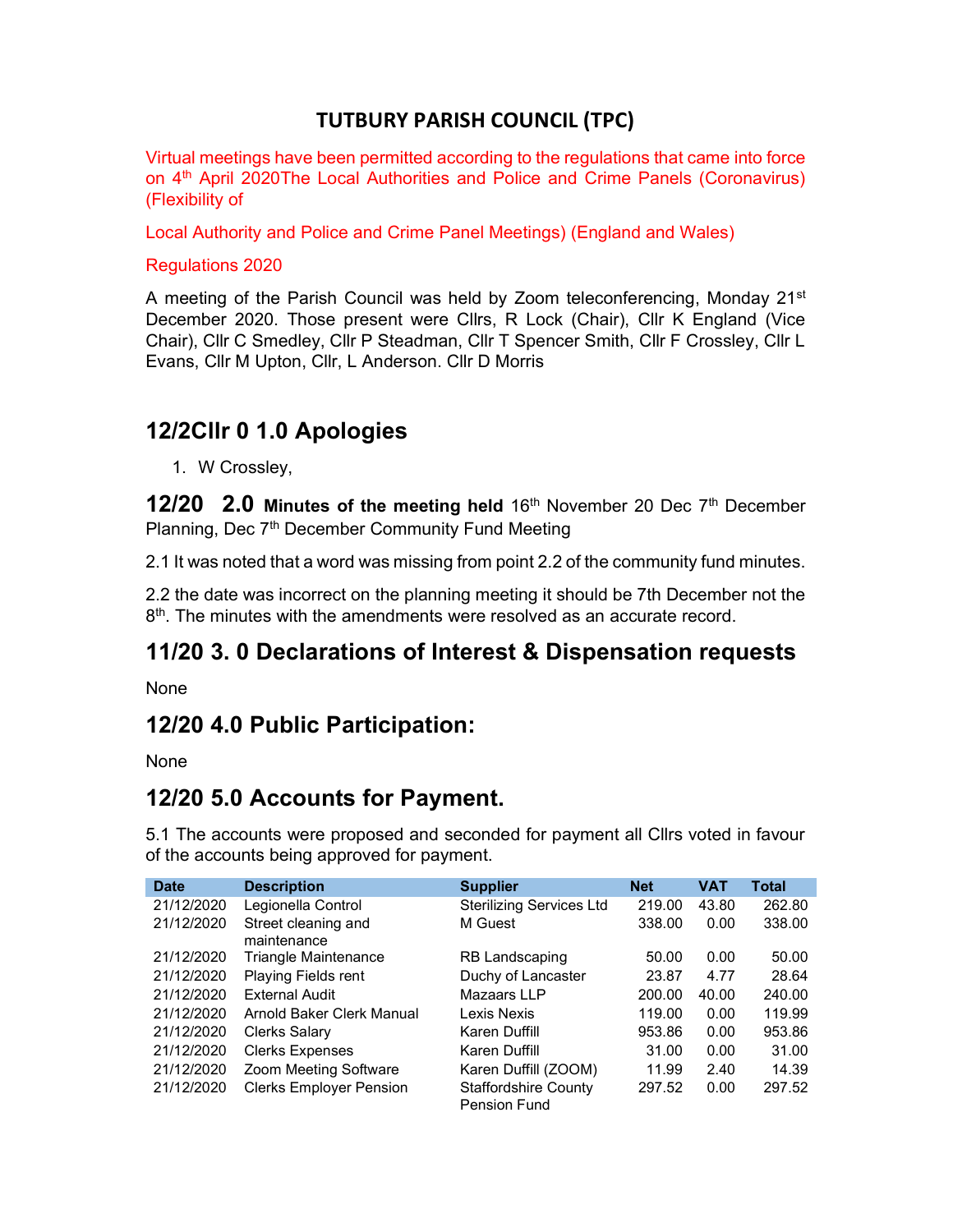| 21/12/2020 | <b>Employee Pension</b><br>Contribution | <b>Staffordshire County</b><br><b>Pension Fund</b> | 163.92 | 0.00 | 163.92   |
|------------|-----------------------------------------|----------------------------------------------------|--------|------|----------|
| 21/12/2020 | National Insurance                      | HMRC.                                              | 103.79 | 0.00 | 103.79   |
| 21/12/2020 | Tutbury Village News                    | <b>Tutbury Civic Society</b>                       | 27.00  | 0.00 | 27.00    |
| 21         |                                         |                                                    |        |      |          |
|            |                                         |                                                    |        |      | 2,630.91 |

### 12/20 5.0 Clerk's Report including correspondence.

#### 5.1 Ferrer Avenue update

The fence and hawthorn hedge has been erected on the boundary of the playing field with some temporary netting to protect the hawthorn. The access to the previous exit has been dug out.

#### 5.2Triangle update

– The Ash Tree has been removed and Christmas Tree has been erected. Unfortunately, the large Christmas baubles have been stolen.

5.3 Close bank footpath has been cut back and swept by local residents. The contractor has cut back the growth around the street lamp.

5.3 An update on Anti-Social Behaviour had been received from PCSO Sarah Leadlay has been received. A number of incidents had been reported to her related to vandalism of vehicles and property. Individuals known to the police will be monitored and challenged. High visibility of the police will be provided where possible.

Parishioners are encouraged to log incidents of anti-social behaviour on the Staffordshire Police website or call 101.

5.4 Cllrs suggested working collaboratively with the Borough council and the PCSO by setting up some meetings to tackle the increase in incidents.

#### Correspondence

5.6 An email has been received reporting the problem of litter at the play area on Portway/Cromwell Close a request for a bin has been made to address this problem in that area. This request has been forwarded to Garry Raybold and Simon Gaskin by email.

#### Election Boundary Review

5.7 Additional consultations have been launched in response for the large changes to certain areas of the Borough for the Election Boundary Review. The consultation will close on 11 January 2021. Tutbury was not part of this consultation.

### 12/20 6.0 Borough and County Council Report

6.1 The Borough and County Cllrs had sent their apologies.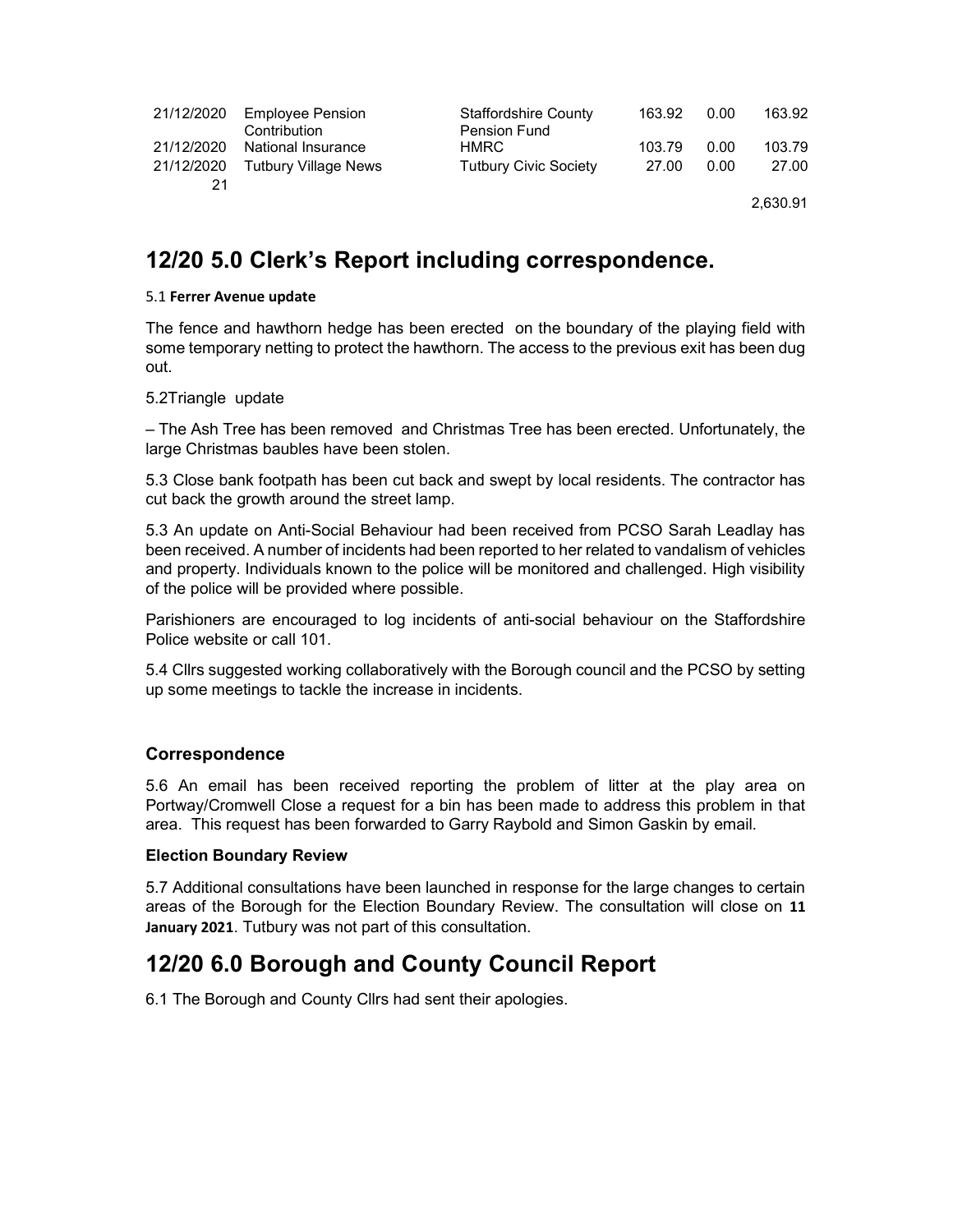# 12/20 7. To receive an update on new proposed Planters for High Street and Duke Street

7.1 A member sent an estimate to the clerk that a planter cost allocation would be £1500 but there was only room for one additional planner on the High Street, Due to technical problems. A member was unable to confirm this cost from the supplier. It was suggested a planter outside Charity House would improve the area but raised concern of the recent antisocial behaviour. An additional one near the car park was suggested *therefore*, 3 in total. Concern was raised whether to install them at this present time. However, the installation was not imminent, it was for budgetary planning purposes. An amount of £4500 would be allocated towards this project.

A suggestion was made to approach the Borough council to tidy up and improve the area around the car park and asked if this could be addressed by the parish council even though this was the Borough Council's remit to carry out.

A member requested that a sign "supplied by the parish council." should be purchased and also be used for the Christmas tree and bus shelters.

#### Resolution

To allocate an extra £4500 to purchase three additional planters if it was practical to site them.

### 12/20 8.To approve the renewal of the website fees for 2

#### years.

#### The renewal for the website fees is.

### RENEWAL FEES

TUTBURYPARISHCOUNCIL.CO.UK.UK (.CO.UK) Domain Renewal £23.98 2 Years

Full Domain Privacy and Protection - RenewalTUTBURYPARISHCOUNCIL.CO.UK £15.98 11% off 2 years

Ultimate Managed WordPress Websites Renewal £503.64 36 Months

Subtotal £543.60 ex vat

The chair recommended to stick with the existing supplier and accept the renewal fees, to move supplier would require significant work in transferring the website to another supplier a member seconded the proposal and councillors voted in favour to renew it.

#### Resolution

To renew the website fees for three years and the domain name for two years and to retain the website for three years.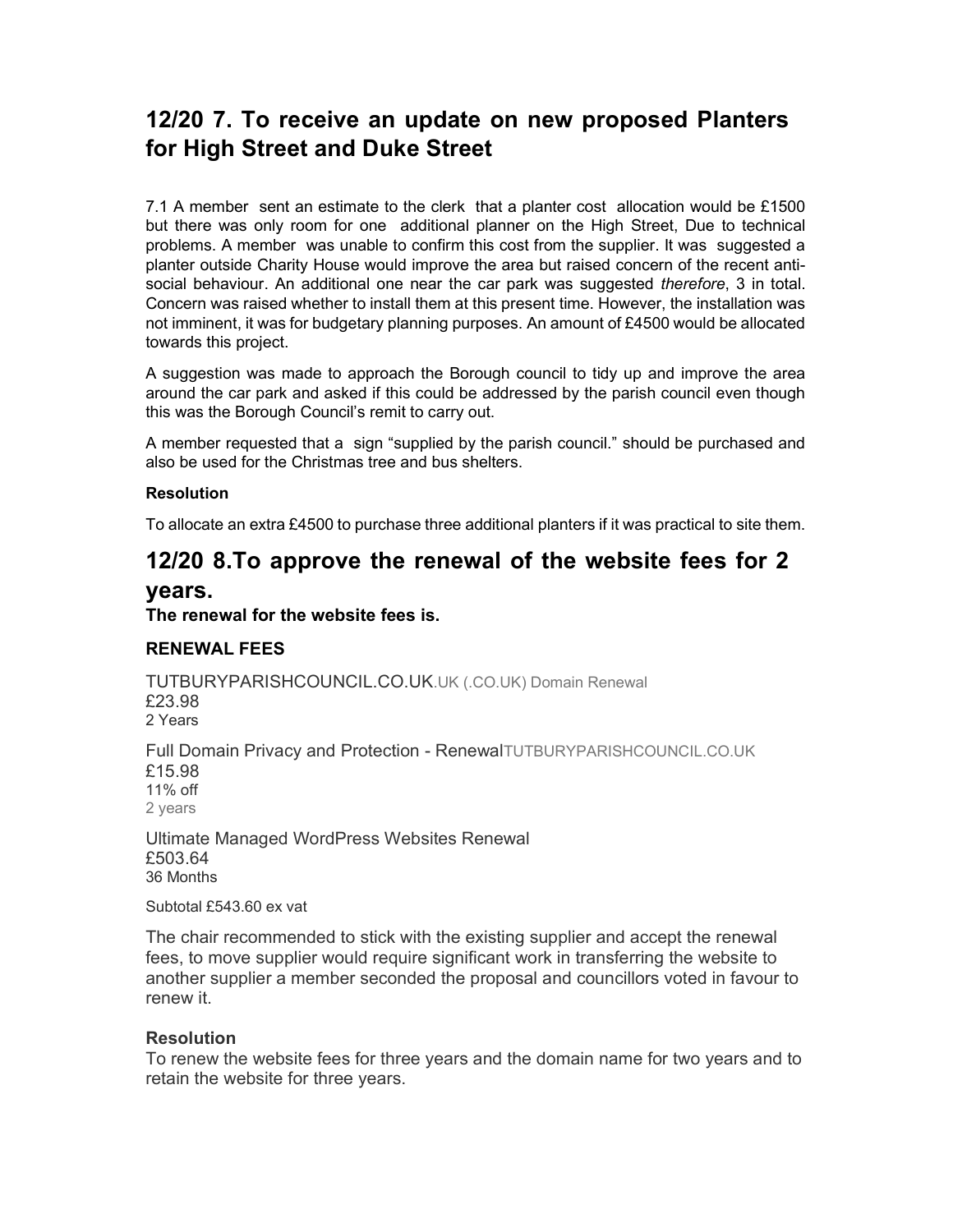# 12/20 9.0 To approve and delegate the purchase of a replacement laptop to the clerk and Chair.

The existing laptop was purchased 01/06/2014 and the purchase price was 963.00. The clerk proposes a delegation to spend £1000 to purchase a replacement laptop to ensure continuity of work and virtual meetings for the council.

### **Resolution**

The proposal to spend £1000 on a replacement laptop was seconded and all Cllrs voted in favour. The existing laptop could be utilised by members for virtual members,

### 12/20 10.0 To discuss and approve the budget for 21\_22 financial year.

# If appropriate amend the terms of reference for the Community fund committee.

10.1

A revised budget was distributed to Cllrs with the estimates for each budget area was reduced to a minimum to avoid underspend at the end of the year. The parish council has a healthy reserve and due to the Covid restrictions have not spent the allocate budget from last year.

10.2 Cllrs confirmed that any budget spent in lieu of a community building should be agreed in a full parish meeting and not decided by the Community fund committee. The terms of reference will be changed to reflect this.

10.3 Allocate an additional 4500 for 2 extra planters.

Increase flag brackets to £4000.

Extra planting required for the triangle and will be reviewed if more than £500 is required.

Change street furniture budget name to street improvements and look at improving Duke Street car park and , the roundabout near the Mill site in collaboration with the Borough council.

Review the underspend at the end of the financial year and look at reallocating funds to generic budget areas such as grants and contingencies.

# 12/20 11 To discuss and approve the Precept tor 21\_22 financial year.

Due to an underspend this financial year. The clerk recommends no increase in the precept this year. Calculations have been distributed to Cllrs recommended by the Borough Council. The overall receipts from the Borough council including the ESBC grant , would be reduce by £104.66. The Tutbury rate would remain at £33.76 for a band D property.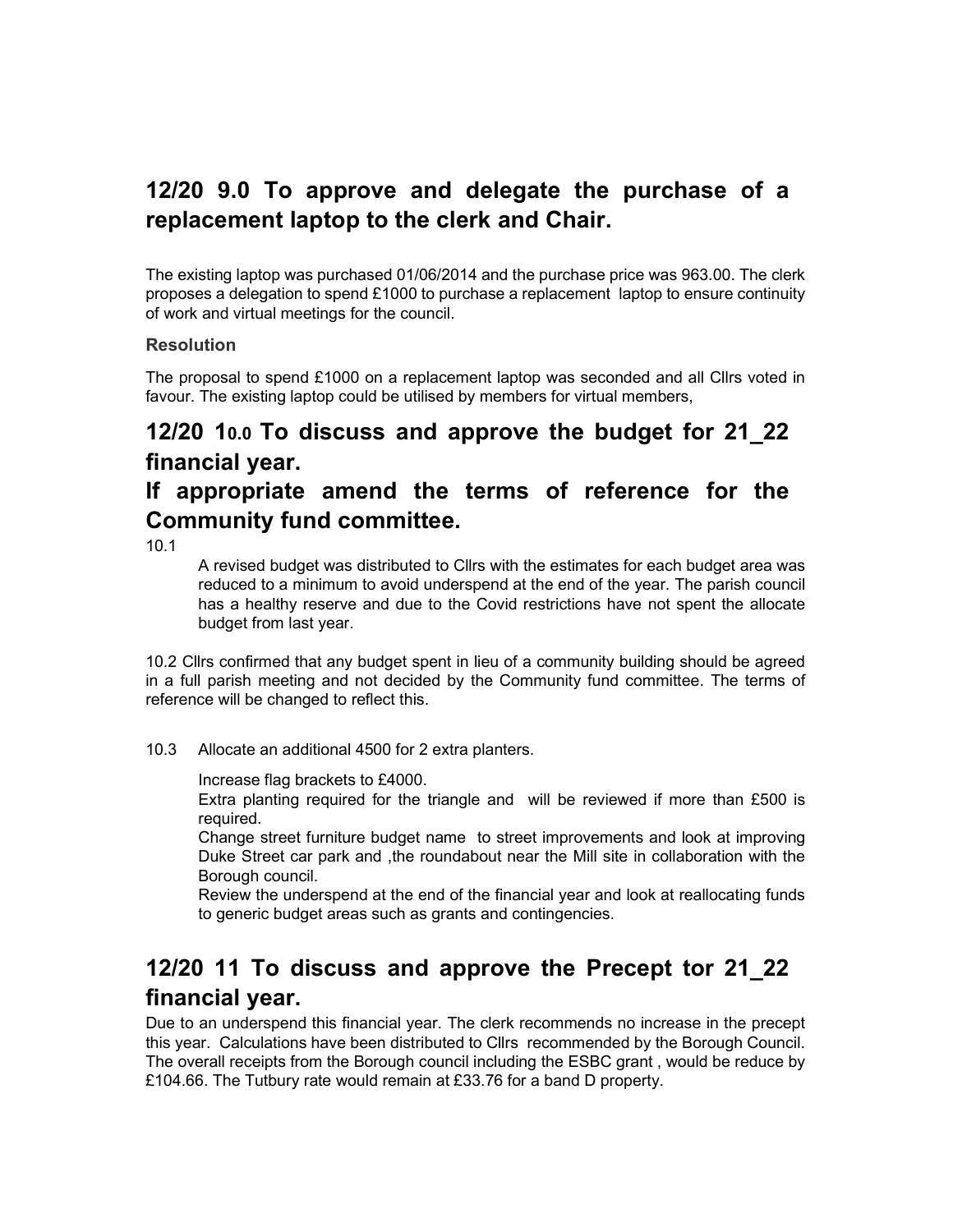### **Resolution**

Cllrs voted in favour to the proposal to keep the precept at the current rate of £33.76 [er band D property.

£42741.44 and the ESBC Grant £2001.00

### 12/20 12.0To receive an update on the Cllr Training Course.

12.21 Two members attended the better councillor course and provided suggestions for Tutbury Parish Council.

12.2 The members questioned if Cllrs should use their own PC equipment for council business. The chair confirmed that Cllrs are not required to store personal data on their devices. However ,the current Parish Council laptop could be used by a member for accessing online meetings when a new one is purchased.

The trainer suggested an annual parish meeting budget for next year to be set, the clerk confirmed that this could come out of admin contingency budget if costs were incurred in excess of the room hire budget.

12.3The trainer encouraged Parish councils to form good working Partners with community groups. It was suggested that this could be done at the annual parish meeting.

12.4 It was recommended to understand the diversity of the community and reach out to housebound parishioners who are not online and look at ways of communicating and getting parishioners involved. There are case studies from other parishes that have achieved this. Bringing communities together and working collaboratively with the Borough and County councils and forming strong links with the police have demonstrated successful outcomes.

12.5 A community post-box was recommended for those who are not online. When email communication is required.

12.6 Social media can be positive but should be made as secure as possible to avoid hacking of the parish council account if the council communicates this way

12. The two members fully recommended the training course. The clerk informed the council that a planning course was he next course available through the Parish Council Association but suggested an in houses training session maybe better if the trainer could provide more planning advice on conservation area and more relevant planning sites for Tutbury.

# 12/20 13. To review and approve the quote for tree stump removal on the triangle.

Quote from existing contractor

Grass triangle on castle street

Grind out large acacia stump and remove arisings .

Remove smaller stumps.

Grass seed the area and any other bare patches.

£175

13.1 A member questioned if this include removal of the roots, the clerk explained that the contractor had pointed out where the roots would be, and the area would be a large majority